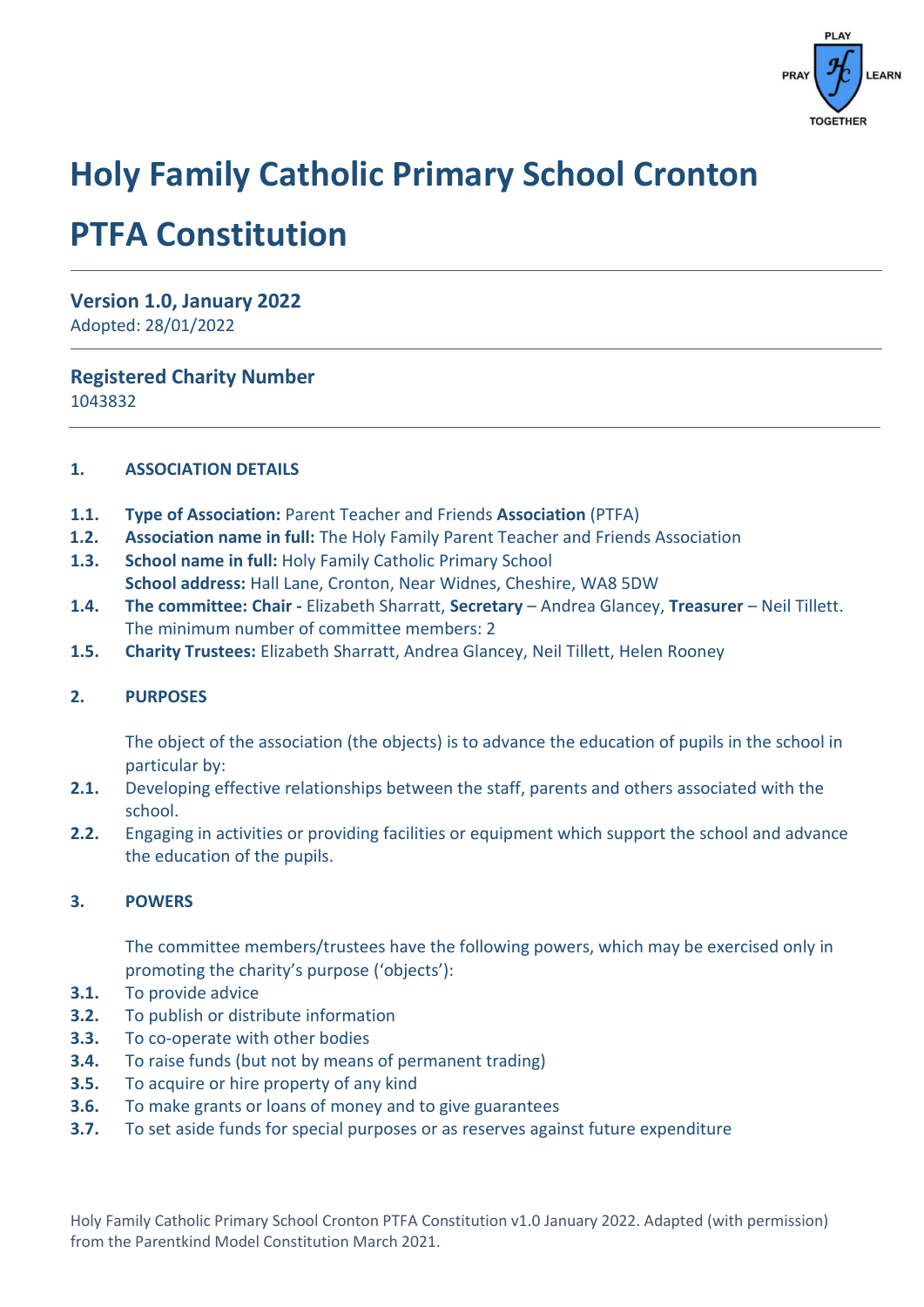

- **3.8.** To deposit or invest funds in any lawful manner (but to invest only after obtaining advice from a financial expert and having regard to the suitability of investments and the need for diversification)
- **3.9.** To take out public liability and personal accident insurance to cover association meetings, activities, committee members/trustees, to insure the association's property against any foreseeable risk and take out other insurance policies to protect the association where required
- **3.10.** To employ paid or unpaid agents, staff or advisers
- **3.11.** To enter into contracts to provide services to or on behalf of other bodies
- **3.12.** To pay the costs of forming the association
- **3.13.** To obtain and pay for goods and services as are necessary for carrying out the work of the charity
- **3.14.** To consult parents on their views
- **3.15.** To open and operate bank and other accounts as the committee members/trustees consider necessary
- **3.16.** To do anything else within the law that promotes the objects BUT the committee shall not undertake any activity in the school premises without the consent of the headteacher.

# **4. MEMBERSHIP**

Members of the association are:

- **4.1.** The parents, guardians or carers of any pupil currently attending the school; teaching and non-teaching staff currently employed by the school; or any person over the age of 18 wishing to offer appropriate support or help to the school and who is accepted by the committee as a member.
- **4.2.** Membership is terminated if:
	- **4.2.1.** the member dies
	- **4.2.2.** the member resigns by written notice to the association
	- **4.2.3.** the committee members/trustees may for good reason, regardless of whether or not this is at the request of the governing body or the headteacher, exclude any person from membership or from attending an event whose presence at or support of the school is deemed a danger to the school or its pupils or staff or might bring the association into disrepute. Removal is not effective until the member concerned has been notified in writing of the proposal and his/her right to respond within 14 clear days, and the matter has been considered in light of any representations made.

# **5. GENERAL MEETINGS (ANNUAL AND EXTRAORDINARY)**

- **5.1.** All members are entitled to attend any general meeting of the association. Meetings can be held physically or virtually. A virtual meeting may be held by suitable electronic means agreed by the committee members in which each participant can see and hear all other participants. These meetings must comply with all other rules for the meeting, including chairing, taking of minutes and quorums.
- **5.2.** All general meetings are called by giving 21 clear days written notice of the meeting to the members. The notice should specify the date, time and location of the general meeting as well as give an overview of the agenda.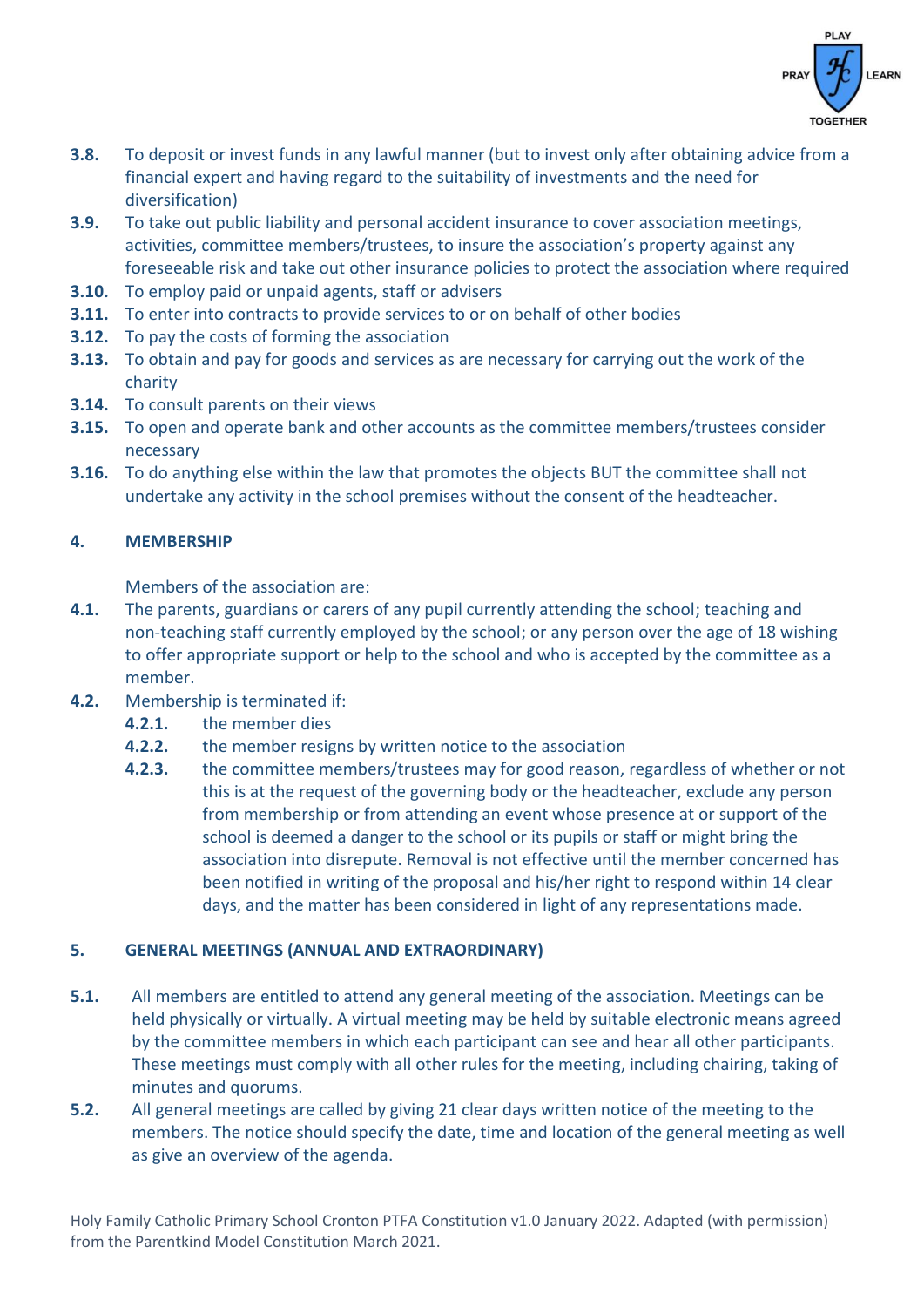

- **5.3.** There is a quorum at a general meeting when the total number of members present (including committee members/trustees) is at least twice the number of committee members/trustees in office at the start of the meeting. The only exception would be at a general meeting where the association is being dissolved: please see clause 13.
- **5.4.** The Chair or (if the Chair is unable or unwilling to do so) some other committee member/trustee elected by those present is in charge of a general meeting.
- **5.5.** Except where otherwise provided in this constitution (Dissolution: clause 13), every issue at a general meeting is decided by a simple majority of the votes cast by the members present at the meeting.
- **5.6.** Except for the Chair of the meeting, who has a second or casting vote where a vote is equally divided (tied), every member present is entitled to one vote on every issue.
- **5.7.** The association must hold a general meeting within 12 months of the date of the adoption of this constitution. Thereafter, an AGM must be held in each subsequent year and not more than 15 months may elapse between successive AGMs.
- **5.8.** At an AGM the members:
	- **5.8.1.** receive the accounts of the association for the previous financial year
	- **5.8.2.** receive the report of the committee members/trustees on the association's activities since the previous AGM
	- **5.8.3.** elect the committee members/trustees
	- **5.8.4.** appoint an independent examiner or auditor for the association if this is needed
	- **5.8.5.** may confer on any individual (with his or her consent) the honorary title of Patron, President or Vice-President of the association discuss and determine any issues of policy or deal with any other business put before them
- **5.9.** A general meeting may also be called for special or extraordinary reasons (called an extraordinary general meeting or EGM). In addition to being called by committee members, these can be called by members of the association. This requires a request in writing to the committee from 10 or more members. As a result, the committee must call an EGM (give all members of the association notice of the EGM) within 21 days of the written requests being received from members. This EGM must happen within three months of the written requests being received. (This timeframe is designed to make allowances for school holidays.)

# **6. THE COMMITTEE**

- **6.1.** All members of the committee are trustees of the charity and have control of the association, its property and funds. The committee members are referred to in this document as committee members/trustees.
- **6.2.** Committee members/trustees shall be elected at the AGM and shall hold office until the next AGM.
- **6.3.** All committee members/trustees, except those who are co-opted, must be members of the association.
- **6.4.** Committee members/trustees shall have the power to co-opt committee members/trustees at any time, and co-opted committee members/trustees shall serve until the date of the next AGM.
- **6.5.** The number of co-opted committee members/trustees must not be more than 50% of the total number of committee members/trustees.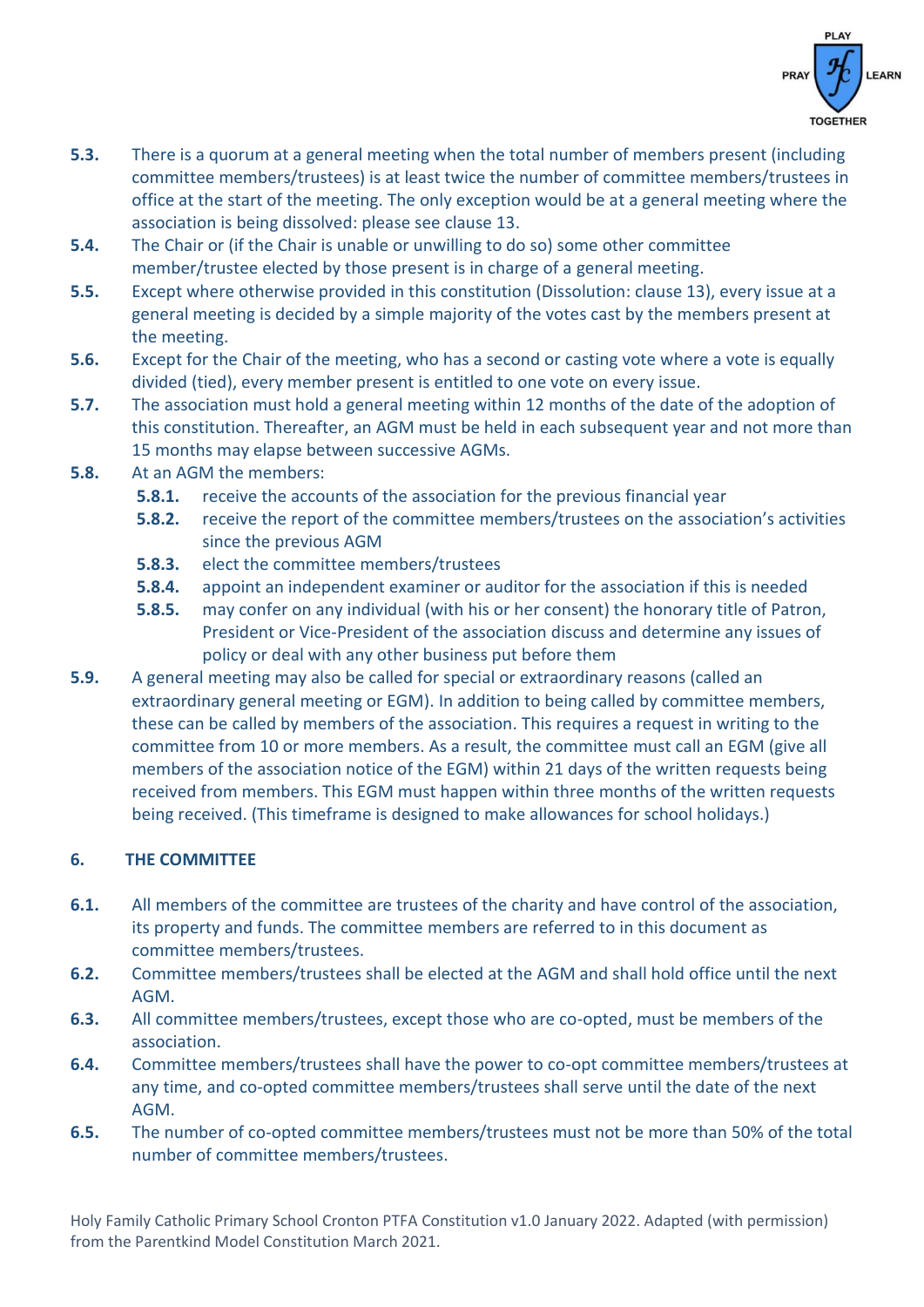

- **6.6.** Nominations for election to the committee may be made by any member of the association and seconded by another. Such nominations must have the consent of the nominee. Nominations should be made in writing to the Chair at any time until the election process has been completed. If no nominations or an insufficient number are received before the AGM, any members present may nominate a person, with their consent, and that person may be appointed by a majority vote of those present.
- **6.7.** A committee member/trustee (whether elected or co-opted) automatically ceases to be a committee member/trustee if he or she:
	- **6.7.1.** is disqualified under section 178 of the Charities Act 2011 or any substantial reenactment from acting as a charity trustee
	- **6.7.2.** in the written opinion, given to the charity, of a registered medical practitioner treating that person, has become physically or mentally incapable of acting as a trustee and may remain so for more than three months
	- **6.7.3.** is absent from three consecutive meetings of the committee without prior notification to the Secretary
	- **6.7.4.** ceases to be a member of the association resigns by written notice to the committee but only if at least two committee members/trustees remain in office
	- **6.7.5.** is removed by a resolution passed by a majority of other committee members/trustees. Removal is not effective until the committee member/trustee concerned has been notified in writing of the proposal and his/her right to respond within 14 clear days, and the matter has been considered in light of any representations made.
- **6.8.** All committee members/trustees shall be entitled to reimbursement of reasonable out-ofpocket expenses (including hotel and travel costs) actually incurred in the administration of the association.
- **6.9.** A retiring committee member/trustee is entitled to an indemnity from the continuing committee members/trustees at the expense of the association in respect of any liabilities properly incurred while he or she held office.
- **6.10.** A technical defect in the appointment of a committee member/trustee of which the committee is unaware at the time does not invalidate decisions taken at a meeting.

# **7. COMMITTEE MEETINGS**

- **7.1.** The committee must hold at least three meetings every academic year. Meetings can be held physically or virtually. A virtual meeting may be held by suitable electronic means agreed by the committee members in which each participant can see and hear all other participants. These meetings must comply with all other rules for the meeting, including chairing, taking of minutes and quorums.
- **7.2.** A quorum at a committee meeting is 50 per cent, rounded up to the nearest whole number, of the total number of committee members. This applies where there are three or more committee members in post. Where there are only two, 100% attendance is required to be quorate to prevent a single individual having the power to make decisions on behalf of the association.
- **7.3.** The Chair or, if the Chair is unable or unwilling to do so, some other committee member/trustee chosen by the members present is in charge at each committee meeting.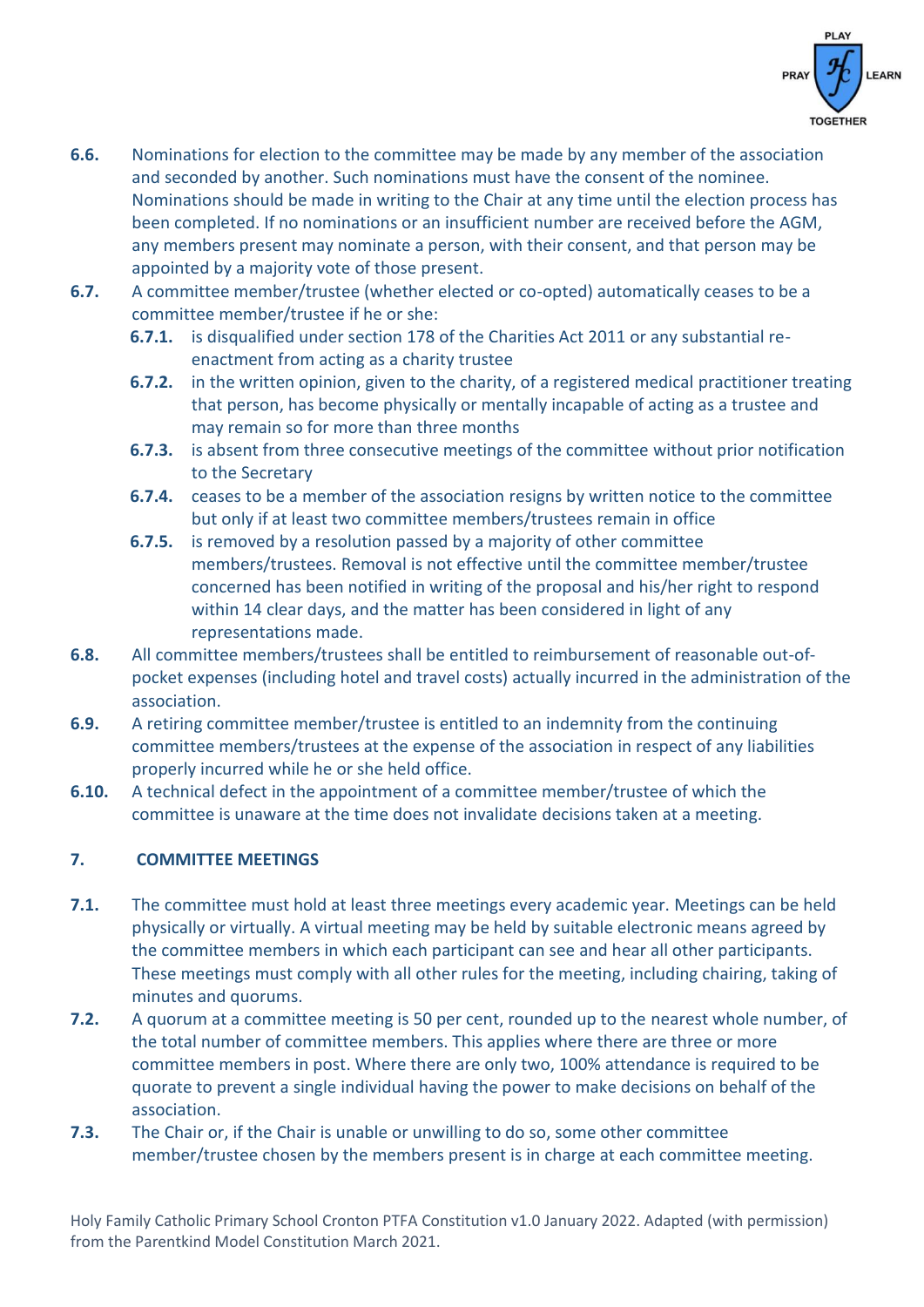

- **7.4.** Every decision may be made by a simple majority of the votes cast at a committee meeting. A resolution which is in writing (including by email) and signed by all committee members/trustees is equally valid. The resolution may be contained in more than one document and will be treated as passed on the date of the last signature.
- **7.5.** Except for the Chair of the meeting, who has a second or casting vote every committee member/trustee has one vote on each issue.

# **8. POWERS OF COMMITTEE**

The following powers are available to the committee to help run the association:-

- **8.1.** to delegate any functions of the committee to sub-committees. These must consist of two or more persons appointed by the committee but at least one member of every sub-committee must be a committee member/trustee. All sub-committee proceedings must be promptly reported to the main committee.
- **8.2.** to make rules consistent with this constitution about the committee and sub-committees, to govern proceedings at general meetings and generally about the running of the association including the operation of bank accounts and the management of funds.

## **9. PROPERTY & FUNDS**

- **9.1.** The property and funds of the association must only be used to fulfil the objects (see clause 2).
- **9.2.** Committee members/trustees can enter into contracts with the association for the provision of goods and services to the association (but not contracts of employment with the association except with the prior written consent of the Charity Commission) provided that:
	- **9.2.1.** the maximum amount is set out in writing and is reasonable for the services provided
	- **9.2.2.** the committee members/trustees are satisfied that the agreement is in the interests of the charity before entering into it
	- **9.2.3.** the total number of committee members/trustees entitled to such remuneration is in the minority from time to time.
- **9.3.** Whenever a committee member/trustee has a personal interest in a matter to be discussed at a meeting, the committee member/trustee must:
	- **9.3.1.** declare an interest before discussion begins on the matter
	- **9.3.2.** withdraw from that part of the meeting unless expressly invited to remain in order to provide information
	- **9.3.3.** not be counted in the quorum for that part of the meeting
	- **9.3.4.** withdraw during the vote and have no vote on the matter

#### **10. RECORDS & ACCOUNTS**

- **10.1.** The committee must comply with the requirements of The Charities Act 2011 or any substantial re-enactment as to the keeping of financial records, the audit or independent examination of accounts and the preparation and transmission to the Charity Commission of:
	- **10.1.1.** annual reports
	- **10.1.2.** annual returns
	- **10.1.3.** annual statements of account.
- **10.2.** The committee must keep proper records of: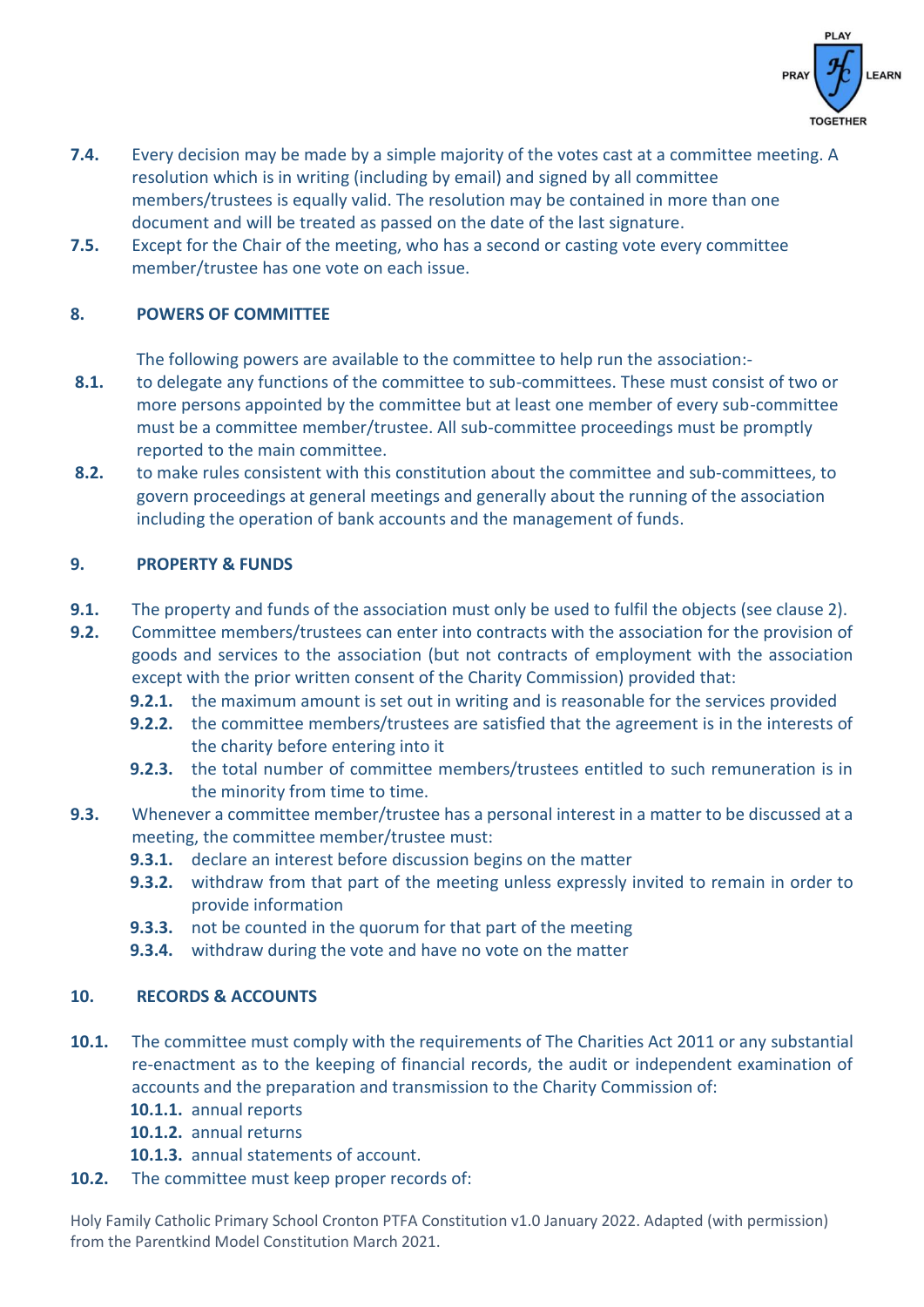

- **10.2.1.** all proceedings at general meetings
- **10.2.2.** all proceedings at committee meetings
- **10.2.3.** all reports of sub-committees
- **10.3.** Annual reports and statements of account relating to the association must be made available for inspection by any member of the association.
- **10.4.** The committee must notify the Charity Commission promptly of any changes to the association's entry on the Register of Charities.

### **11. NOTICES**

- **11.1.** Notice of any general meeting of the association may be sent by hand, by post, by suitable electronic communication (email) or in any newsletter distributed by the association to its members. Notification by hand may include distribution to parents, guardians and carers via their children with or without other communications from the school.
- **11.2.** The address at which a member is entitled to receive notices (if sent by post) is the last known address of the member.
- **11.3.** A technical defect in the giving of notice which the members or committee members/trustees are unaware of at the time does not invalidate decisions taken at a general meeting.

## **12. AMENDMENTS**

This constitution may be amended at a general meeting of the association by a two-thirds majority of the votes cast but:

- **12.1.** The members must be given 21 clear days' notice of the proposed amendments
- **12.2.** No amendment is valid if it would make a fundamental change to the charitable purpose (objects)/clause 2 or destroy the charitable status of the association and no amendment may be made to clause 9 without the prior written consent of the Charity Commission
- **12.3.** A copy of any resolution amending the constitution must be sent to the Charity Commission within 21 days of it being passed.

#### **13. DISSOLUTION**

- **13.1.** The association may be dissolved by a resolution presented at an EGM or an AGM where this is included in the notice of the meeting. The resolution must have the agreement of two-thirds of those voting and must give instructions for the disposal of any assets remaining after paying the outstanding debts and liabilities of the association.
- **13.2.** The net assets shall not be distributed among the members of the association but will be given to the school for the benefit of the pupils of the school. In the event of the school closing any remaining funds could be distributed to a neighbouring school or schools as selected by the committee.
- **13.3.** If it is not possible to dispose of assets as described in clause 13.2 then the assets can be given to another charitable cause provided that the cause is within the objects of the association.
- **13.4.** The committee members/trustees must notify the Charity Commission promptly that the association has been dissolved. The committee members/trustees must comply with any request from the Commission including providing the association's final accounts.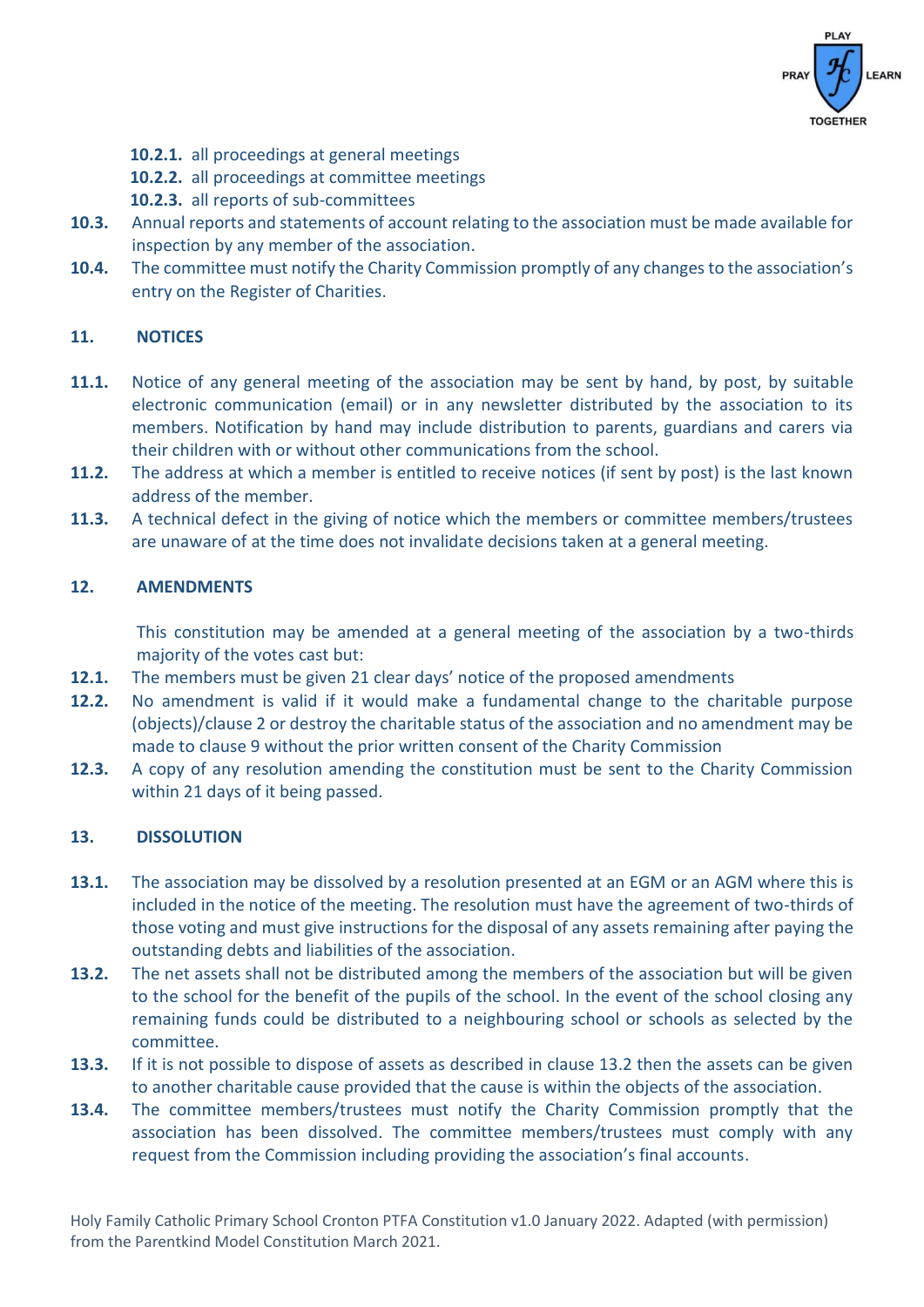### **14. GLOSSARY OF TERMS**



### **14.1.** In this Constitution:

- **address**: means a postal address or, for the purposes of electronic communication, i.e., an email address, a fax number or a text message number in each case registered with the charity
- **AGM:** means an annual general meeting of the members of the association
- **the association:** means the charity comprised in this constitution
- **the Chair:** means the Chair of the association elected at the AGM
- **charity trustee:** has the meaning prescribed by section 177 of the Charities Act 2011 or any substantial re-enactment. Every committee member/trustee is legally a charity trustee
- **clear day:** means 24 hours from midnight following the triggering event
- the Commission: means the Charity Commission for England and Wales: www.gov.uk/government/organisations/charity-commission
- **the committee**: is the governing body of the association and includes all elected and coopted committee members/trustees
- **committee member(s)/trustee(s):** means a member of the committee elected at the AGM by the membership
- **co-opted committee member/trustee:** means a member of the committee appointed by the committee members/trustees in accordance with clause 6
- **EGM:** means an extraordinary general meeting of the members of the association and which is not an AGM
- **fundamental change:** means a change that would not have been within the reasonable contemplation of a person making a donation to the association
- **general meetings:** means any AGM or EGM (see above)
- **governing body:** means the governing body of the school
- **headteacher:** means the headteacher, executive head or Principal of the school
- **independent examiner:** has the meaning prescribed by section 145(a) of the Charities Act 2011 or any substantial re-enactment
- **member and membership**: refer to members of the association as set out in clause 4
- **months:** means calendar months
- **the objects**: means the charitable objects of the association set out in clause 2
- **permanent trading:** means carrying on a trade or business on a continuing basis for the principal purpose of raising funds and not for the purpose of actually carrying out the objects
- **written or in writing: refers** to a legible document on paper including an electronic communication (email) or a fax message where the member or co-opted committee member/trustee has agreed to receipt of notices by electronic means.
- **unincorporated association:** an 'unincorporated association' is an organisation set up through an agreement between a group of people who come together for a reason other than to make a profit, e.g., a voluntary group or a sports club. Individual members are personally responsible for any debts and contractual obligations
- **year:** means calendar year unless otherwise specified

**14.2.** References to an Act of Parliament are references to the Act as amended or re-enacted from time to time and to any subordinate legislation made under it.